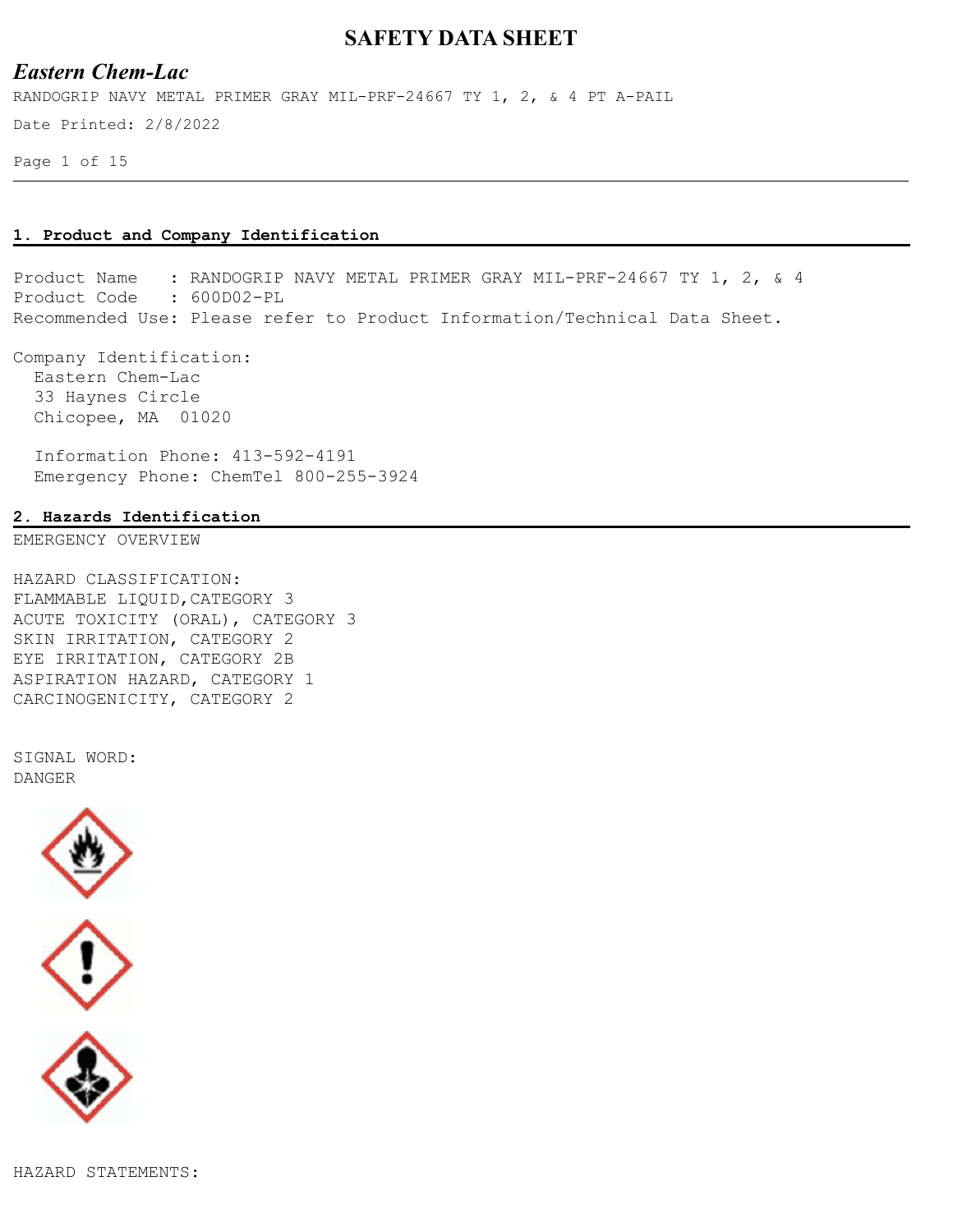## *Eastern Chem-Lac*

RANDOGRIP NAVY METAL PRIMER GRAY MIL-PRF-24667 TY 1, 2, & 4 PT A-PAIL

Date Printed: 2/8/2022

Page 2 of 15

FLAMMABLE LIQUID AND VAPOR HARMFUL IF SWALLOWED CAUSES SKIN IRRITATION CAUSES EYE IRRITATION MAY BE FATAL IF SWALLOWED AND ENTERS AIRWAYS SUSPECTED OF CAUSING CANCER PRECAUTIONARY STATEMENTS: Keep away from heat, sparks, open flame/hot surfaces. No smoking. Keep container tightly closed. Ground/bond container and receiving equipment. Use explosion-proof electrical/ventilating/lighting and other equipment. Use only non-sparking tools. Take precautionary measures against static discharge. Store/Use outdoors or in a well ventilated place. Keep cool. Store locked up. Wash hands thoroughly after handling. Do not eat or drink while using this product. Do not breathe vapors. If inhaled: Remove person to fresh air and keep comfortable for breathing. If swallowed, immediately call a poison control center. Rinse mouth. Wear protective gloves, protective clothing, eye/face protection. If on skin or hair: Take off immediately all contaminated clothing. Rinse skin with water/shower. If skin irritation occurs, seek medical advice. Take off contaminated clothing and wash it before reuse. If exposed or concerned, get medical advice or attention. Call a poison center or doctor if you feel unwell. If in eyes, rinse cautiously with water for several minutes. Remove contact lenses, if present and easy to do. Continue rinsing. If eye irritation persists: get medical attention. In case of fire: Use dry chemical, CO@, Halon or foam to extinguish. Dispose of contents/container in accordance with all local, regional, national regulations. Do NOT induce vomiting. Obtain special instructions before use. Do not handle until all safety precautions have been read and understood. Potential Health Effects Eye: Can cause eye irritation. Skin: Causes skin irritation. Ingestion: If swallowed, call a poison control center or physician if you feel unwell. Rinse mouth.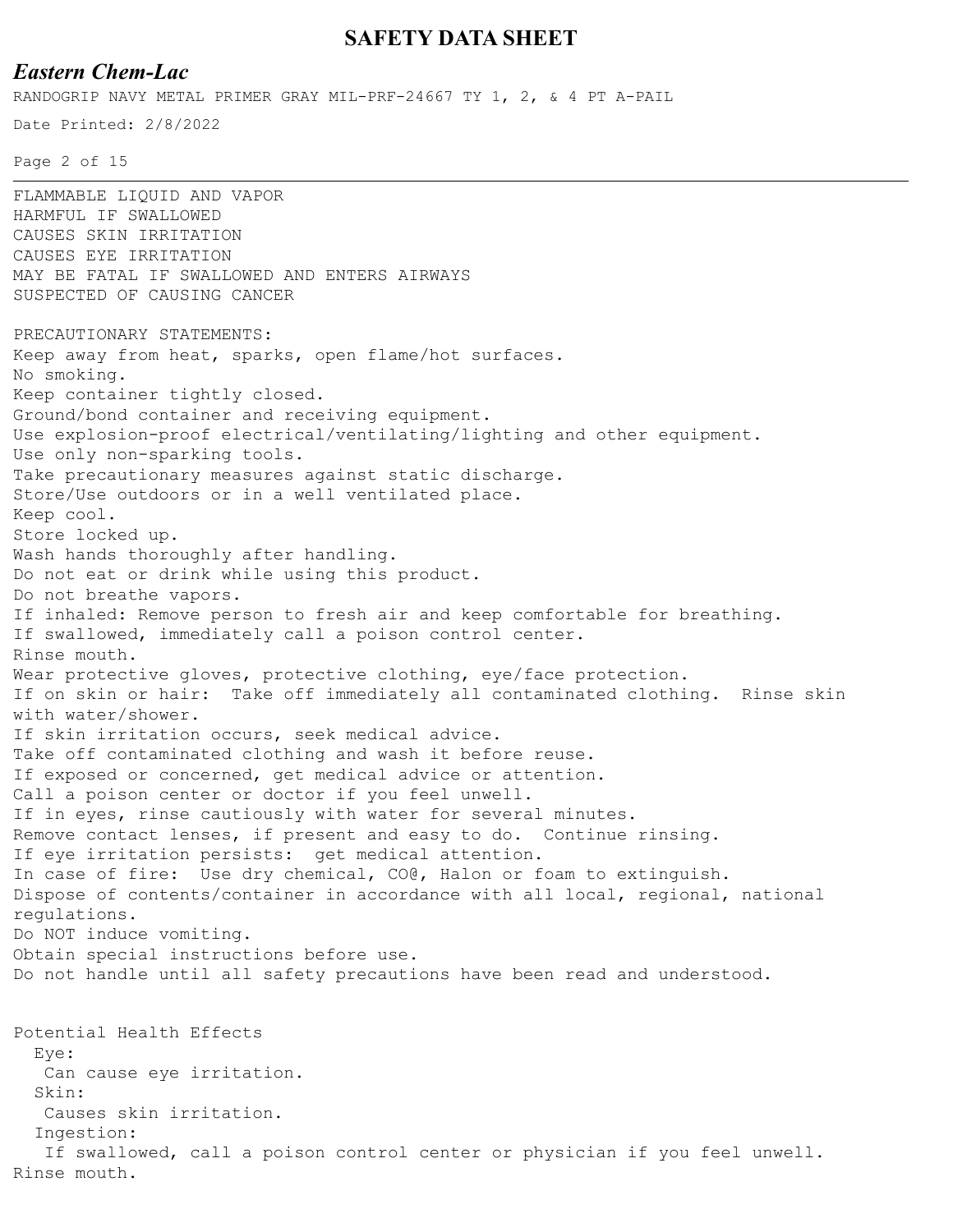# *Eastern Chem-Lac*

RANDOGRIP NAVY METAL PRIMER GRAY MIL-PRF-24667 TY 1, 2, & 4 PT A-PAIL

Date Printed: 2/8/2022

Page 3 of 15

Inhalation:

 May cause drowsiness or dizziness. Chronic (Cancer) Information: Contains CARBON BLACK, which is listed by the IARC as a Group 2B (possibly carcinogenic to humans). Not listed as a carcinogen by NTP, ACGIH, OSHA or the European Union. There are no known human carcinogenic effects related to the PAH content in carbon blacks. Recent research has shown that the PAH content of carbon blacks is not released in biological fluids and thus not available for biological activity. IARC: A component of this product present at levels greater than or equal to 0.1% is identified as a probable, possible or confirmed human carcinogen by IARC.

ACGIH: No component of this product present at leveles greater than or equal to 0.1% is identified as a carcinogen or potential carcinogen by ACGIH.

OSHA: No component of this product present at leveles greater than or equal to 0.1% is identified as a carcinogen or potential carcinogen by OSHA.

NTP: No component of this product present at leveles greater than or equal to 0.1% is identified as a known or anticipated carcinogen by NTP.

Teratology (Birth Defects) Information: INFORMATION NOT AVAILABLE. Reproduction Information: INFORMATION NOT AVAILABLE. Aggravation of Pre-Existing Conditions: Dermititis or other skin conditions.

#### **3. Composition/Information on Ingredients**

| Component                                                                                                                                               | CAS#             | % by Wt. |
|---------------------------------------------------------------------------------------------------------------------------------------------------------|------------------|----------|
| NEPHELINE SYENITE<br>5MG/M3 TWA (RESPIRABLE FRACTION)<br>OSHA:<br>ACGIH: 10 MG/M3 TWA (INHALABLE FRACTION)<br>5 MG/M3 TWA (RESPIRABLE FRACTION)<br>MSHA | $37244 - 96 - 5$ | 34       |
| TALC<br>2 MG/M3<br>OSHA:                                                                                                                                | $14807 - 96 - 6$ | 10       |
| 2 MG/M3<br>ACGIH:                                                                                                                                       |                  |          |
| MAGNESITE<br>5 MG/M3<br>OSHA:<br>(RESP DUST)                                                                                                            | $546 - 93 - 0$   |          |
| ACGIH: 10 MG/M3 (RESP DUST)<br>METHYL NORMAL AMYL KETONE                                                                                                | $110 - 43 - 0$   | 6        |
| OSHA PEL 100 PPM - TWA<br>OSHA VPEL 100 PPM -TWA                                                                                                        |                  |          |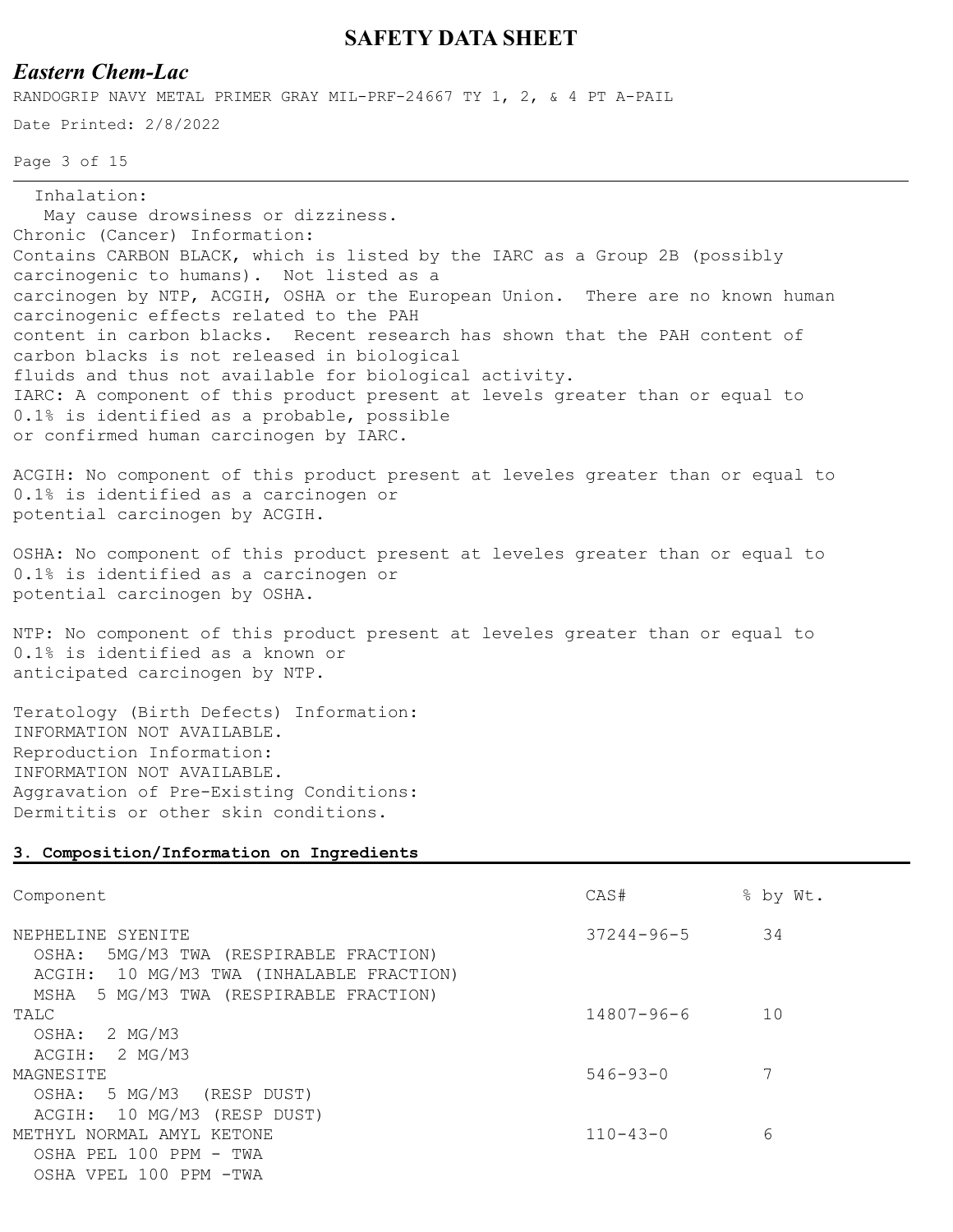# *Eastern Chem-Lac*

RANDOGRIP NAVY METAL PRIMER GRAY MIL-PRF-24667 TY 1, 2, & 4 PT A-PAIL

Date Printed: 2/8/2022

Page 4 of 15

|                                                           | ACGIH TLV 50 PPM - TWA                                 |                        |                |
|-----------------------------------------------------------|--------------------------------------------------------|------------------------|----------------|
|                                                           | ACGIH TLV 233 MG/M3 - TWA                              |                        |                |
|                                                           | # TITANIUM DIOXIDE                                     | $13463 - 67 - 7$ 5.415 |                |
|                                                           | ACGIH: 10 MG/M3 TWA                                    |                        |                |
|                                                           | OSHA: 10 MG/M3 TWA                                     |                        |                |
|                                                           | SOLVENT NAPHTHA (PETROLEUM), LIGHT AROMATIC 64742-95-6 |                        | 5              |
|                                                           | OSHA PEL: 500 PPM (2000 MG/M3)                         |                        |                |
|                                                           | ACGIH TLV: 200 MG/M3 (AS TOTAL HYDROCARBON VAPOR)      |                        |                |
|                                                           | 1-METHOXY 2-PROPANOL                                   | $107 - 98 - 2$         | $\overline{4}$ |
|                                                           | ACGIH: 100 PPM TWA                                     |                        |                |
|                                                           | OSHA: 100 PPM TWA                                      |                        |                |
|                                                           | ACGIH: 150 PPM STEL                                    |                        |                |
|                                                           | OSHA: 150 PPM CEILING                                  |                        |                |
|                                                           | EPOXY RESIN                                            | $25036 - 25 - 3$       | $\overline{4}$ |
|                                                           | * ZINC PHOSPHATE                                       | $7779 - 90 - 0$        | 3              |
| NONE ESTABLISHED; SARA 313 REPORTABLE AS "ZINC COMPOUNDS" |                                                        |                        |                |
|                                                           | N-BUTYL ACETATE                                        | $123 - 86 - 4$         | $\mathbf{1}$   |
|                                                           | ACGIH: 150 PPM TWA                                     |                        |                |
|                                                           | OSHA: 150 PPM TWA                                      |                        |                |
|                                                           | ACGIH: 200 PPM STEL                                    |                        |                |
|                                                           | OSHA: 200 PPM CEILING                                  |                        |                |
|                                                           | # CARBON BLACK, AMORPHOUS                              | 1333-86-4. 541         |                |
|                                                           | ACGIH TLV: 3.5 MG/M3 TWA                               |                        |                |
|                                                           | OSHA PEL: 3.5 MG/M3 TWA                                |                        |                |
|                                                           | # ETHYL BENZENE                                        | $100 - 41 - 4$         | .079           |
|                                                           | ACGIH TLV 100 PPM - TWA                                |                        |                |
|                                                           | OSHA PEL 100 PPM - TWA                                 |                        |                |
|                                                           | OSHA PEL 100 PPM - TWA                                 |                        |                |
|                                                           | OSHA PEL 125 PPM - CEILING                             |                        |                |
|                                                           |                                                        |                        |                |

### **4. First Aid Measures**

Eyes: If in eyes: Rinse cautiously with water for several minutes. Remove contact lenses, if present and easy to do. Continue rinsing.

If eye irritation persists: Get medical advice/attention.

Skin:

If on skin: wash with plenty of soap & water. If skin irritation occurs: Get Medical advice/attention.

Take off contaminated clothing and wash it before reuse.

Ingestion: If swallowed: Immediately call a poison center/physician. Do NOT induce vomiting.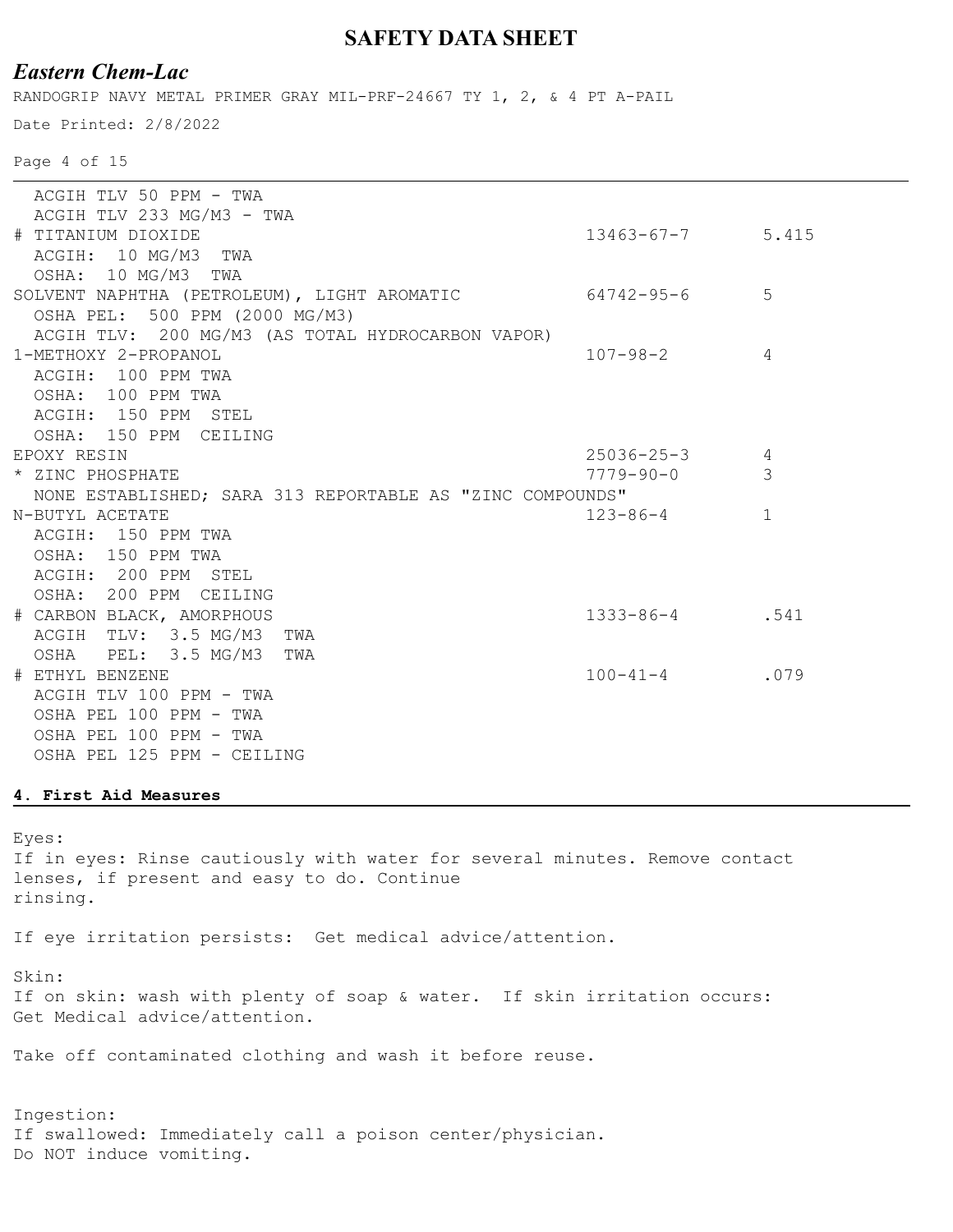## *Eastern Chem-Lac*

RANDOGRIP NAVY METAL PRIMER GRAY MIL-PRF-24667 TY 1, 2, & 4 PT A-PAIL

Date Printed: 2/8/2022

Page 5 of 15

Inhalation: If inhaled: Remove person to fresh air and keep comfortable for breathing. Call a poison control center/get medical attention if you feel unwell.

Note to Physicians: Aspiration hazard - do not induce vomiting

#### **5. Fire Fighting Measures**

Flammable Properties: Flash Point: 100 F Method: TCC Explosive Limits: Lower explosive limit: 1.0 Upper explosive limit: 13.8 Autoignition Temperature: INFORMATION NOT AVAILABLE. Hazardous Combustion Products: Smoke, soot and carbon dioxide, carbon monoxide. Extinguishing Media: Dry chemical, CO2, Halon, Foam Firefighting Procedures: Special Fire-Fighting Procedures: Wear self-contained breathing apparatus and protective clothing. Unusual Fire and Explosion Hazards: High temperatures can cause sealed containers to rupture due to a build up of internal pressure. Cool with water spray. Vapors are heavier than air and can travel some distance away and flash back. Sensitivity to Static Discharge: Material may accumulate a static charge which could act as an ignition source. Precautions should be taken when pouring to minimize splash/free fall.

#### **6. Accidental Release Measures**

Small Spill: See Information for Large Spill, below: Large Spill: Use personal protective equipment. Ensure adequate ventilation. Remove all sources of ignition. Evacuate personnel to safe areas. Beware of vapors accumulating to form explosive concentrations. Vapors can accumulate in low areas.

Environmental Precautions: INFORMATION NOT AVAILABLE. Methods/Materials for Containment and Cleaning Up: Contain spillage, and then collect with non-combustible absorbent material, (e.g. sand earth, diatomaceous earth,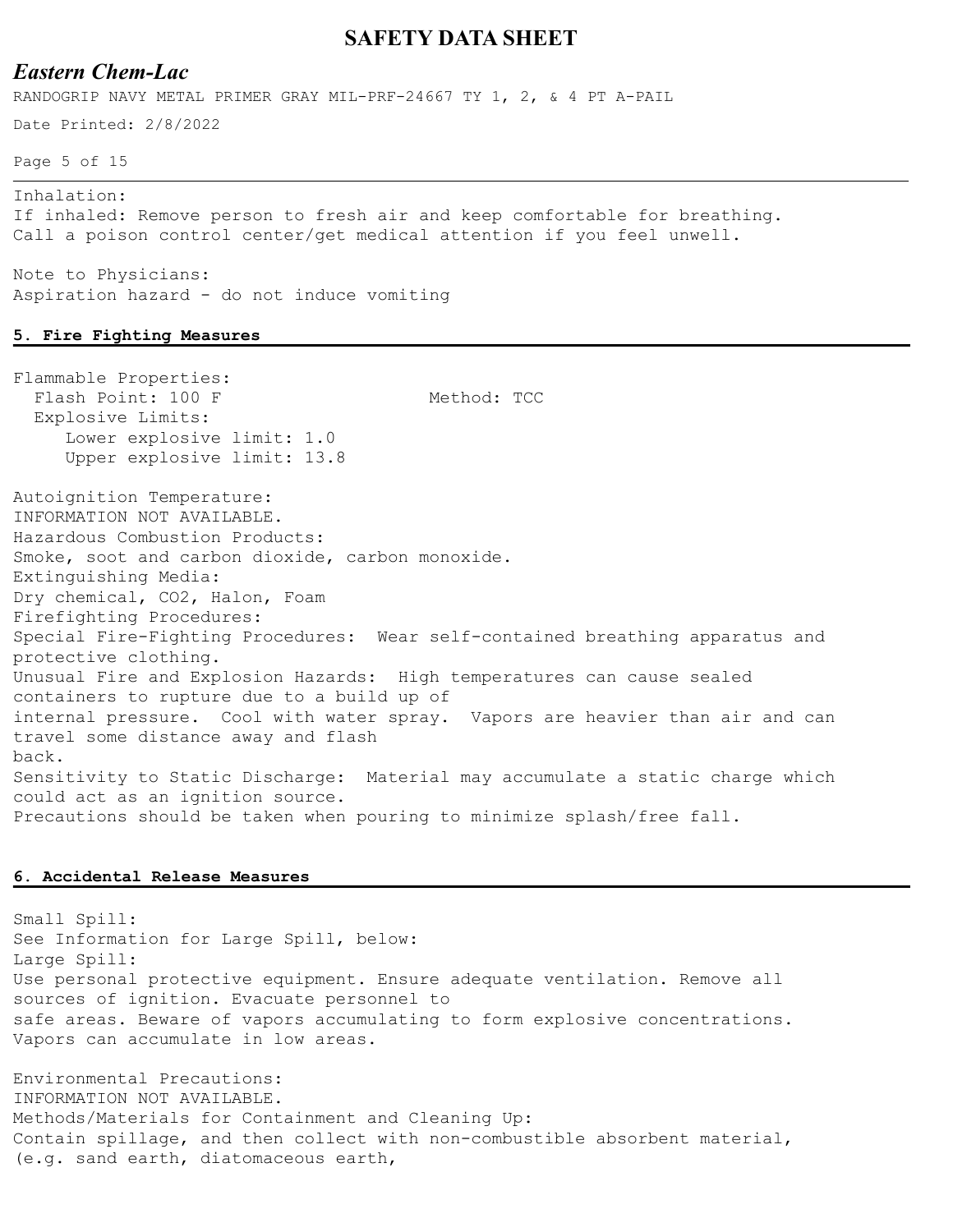## *Eastern Chem-Lac*

RANDOGRIP NAVY METAL PRIMER GRAY MIL-PRF-24667 TY 1, 2, & 4 PT A-PAIL

Date Printed: 2/8/2022

Page 6 of 15

vermiculite) and place in container for disposal according to local/state/federal regulations.

### **7. Handling and Storage**

Handling: Keep away from heat, sparks, open flames, hot surfaces. NO SMOKING. Keep container tightly closed. Ground/bond container and receiving equipment. Use explosion-proof electrical/ventilating/lighting/processing equipment. Use only non-sparking tools. Take precautionary measures against static discharge. Wear protective gloves/eye protection/face protection.

Storage: Prevent unauthorized access. Store in a well ventilated place. Keep container tightly closed. Keep cool.

#### **8. Exposure Controls/Personal Protection**

Airborne Exposure Limits: SEE SECTION 3 FOR THIS INFORMATION Engineering Controls: Ventilation: Good general ventilation (typically 10 air changes per hour) should be used. Ventilation rates should be matched to conditions. Ventilation should be explosion proof. Supplementary local exhaust ventilation, closed systems, or respiratory protection may be needed in special circumstances such as poorly ventilated spaces, spray painting, mechanical generation of dusts, heating, drying, etc.

Personal Protective Equipment

 Respiratory Protection: If engineering controls do not maintain airborne concentrations to an acceptable level, an approved respirator must be worn. In the United States of America, if respirators are used, a program should be instituted to assure compliance with OSHA Standard 63 CFR 1152, January 8, 1998. Respirator type: Organic Vapor.

 Skin Protection: Wear impervious gloves to prevent skin contact.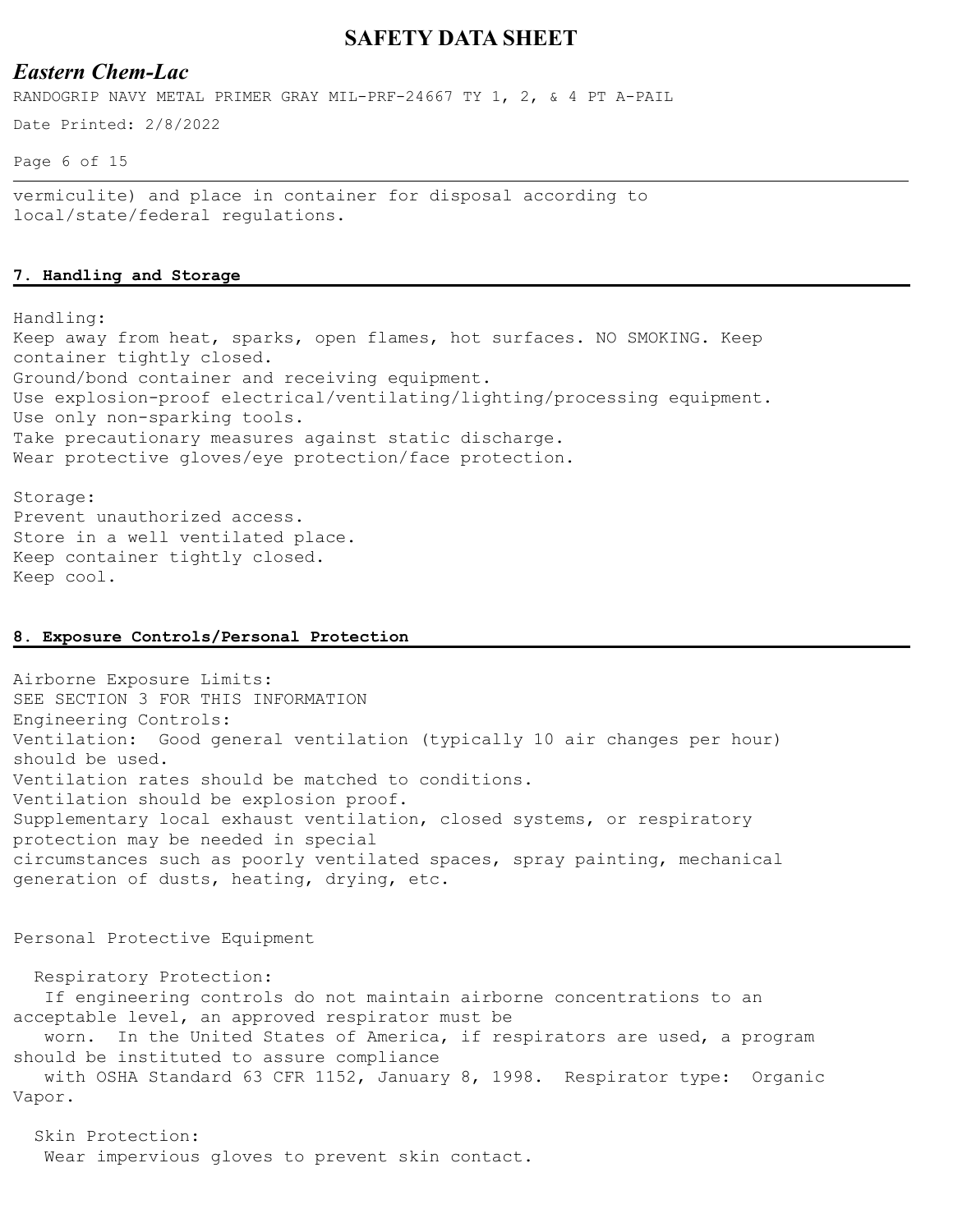## *Eastern Chem-Lac*

RANDOGRIP NAVY METAL PRIMER GRAY MIL-PRF-24667 TY 1, 2, & 4 PT A-PAIL

Date Printed: 2/8/2022

Page 7 of 15

 Recommended Decontamination Facilities: eye bath, washing facilities, safety shower.

 Eye Protection: Chemical safety goggles or glasses with side shields.

#### **9. Physical and Chemical Properties**

Boiling Point: 248 F

Melting Point: INFORMATION NOT AVAILABLE. Freezing Point: -63F

Vapor Pressure: Information not available for mixture Vapor Density: HEAVIER THAN AIR Solubility in Water: NEGLIGIBLE Evaporation Rate: SLOWER THAN ETHER

Specific Gravity: 1.597

Weight per Gallon: 13.296 lb/gl

Coating VOC: 2.26 lb/gl

Material VOC: 2.26 lb/gl

Odor: Mild solvent odor. Appearance: Liquid. Partition Coefficient: INFORMATION NOT AVAILABLE.

### **10. Stability and Reactivity**

Chemical Stability (Conditions to Avoid): Stable under normal storage/use conditions. Incompatibility: Avoid strong oxidizing agents, acids and alkalies. Hazardous Decomposition Products: INFORMATION NOT AVAILABLE. Hazardous Polymerization: Will not occur under normal conditions.

#### **11. Toxicological Information**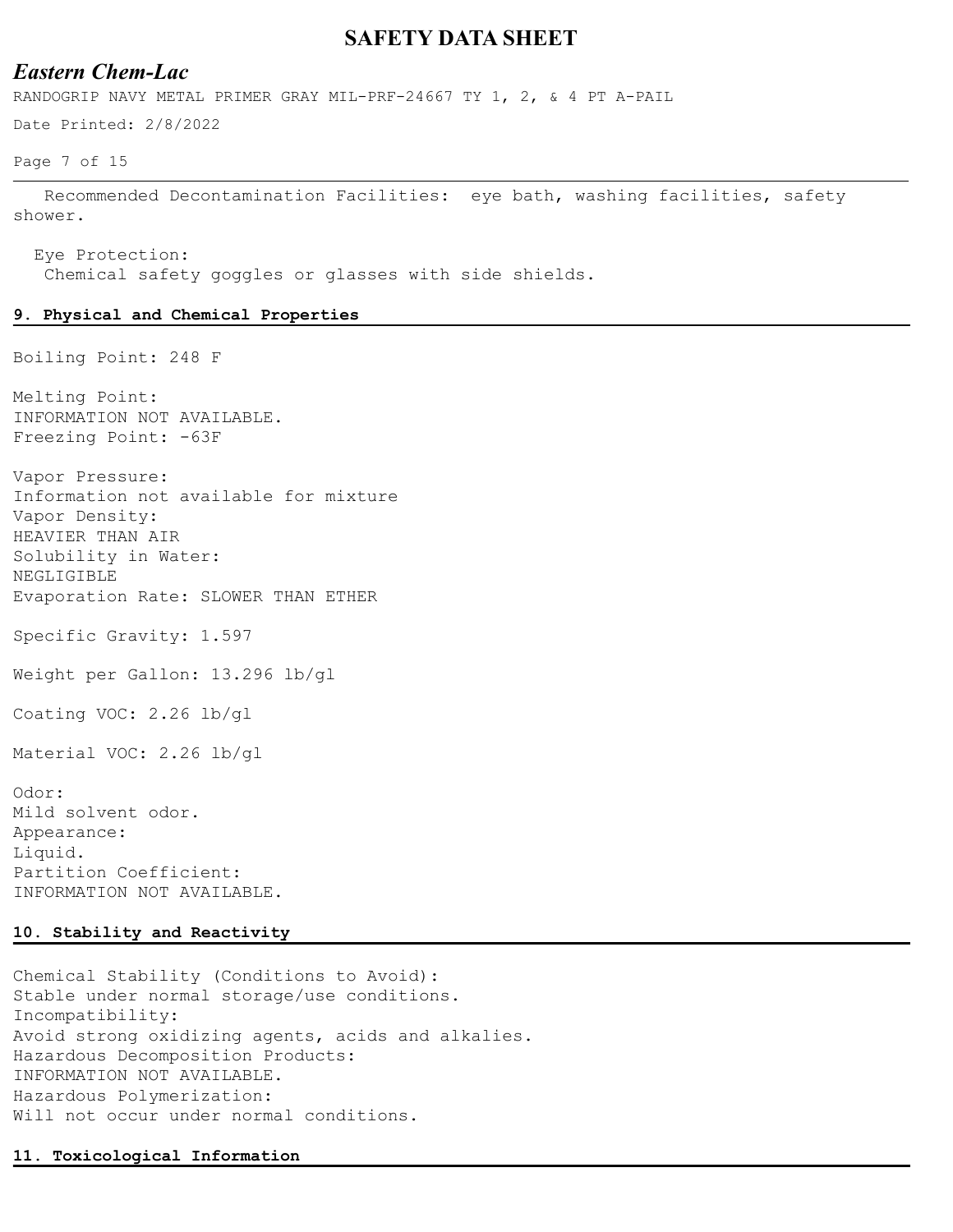## *Eastern Chem-Lac*

Date Printed: 2/8/2022 Page 8 of 15 RANDOGRIP NAVY METAL PRIMER GRAY MIL-PRF-24667 TY 1, 2, & 4 PT A-PAIL Eye Irritation/Damage: Component 100-41-4: Mild eye irritation, Category 2b Component 37244-96-5: Mechanical eye irritation only Component 64742-95-6: Mild eye irritation, Category 2b Skin Irritation/Damage:

Component 100-41-4: LD50: >2000 mg/kg, rat. Category 5

Component 37244-96-5: LD50: No data Component 64742-95-6: LD50: >2000 mg/kg, rat. Category 5

Acute Oral Toxicity: Component 100-41-4: LD50: >2000 mg/kg, rat. Category 5.

Component 1333-86-4: LD50: >8000 mg/kg, rat. Category 5 Component 37244-96-5: LD50: no data Component 13463-67-7: LD50: 10,000 mg/kg, rat. Category 5 Component 64742-95-6: LD50: >5000 mg/kg, rat. Category 5

Component 123-86-4: LD50: 10,700 mg/kg, rat. Category 5 Component 107-98-2: LD50: 7200 mg/kg, rat. Category 5

Acute Inhalation Toxicity: Component 100-41-4: LC50: 2-20 mg/l, rat. Category 3

Component 64742-95-6: LC50: 5.6 mg/l, rat. Category 3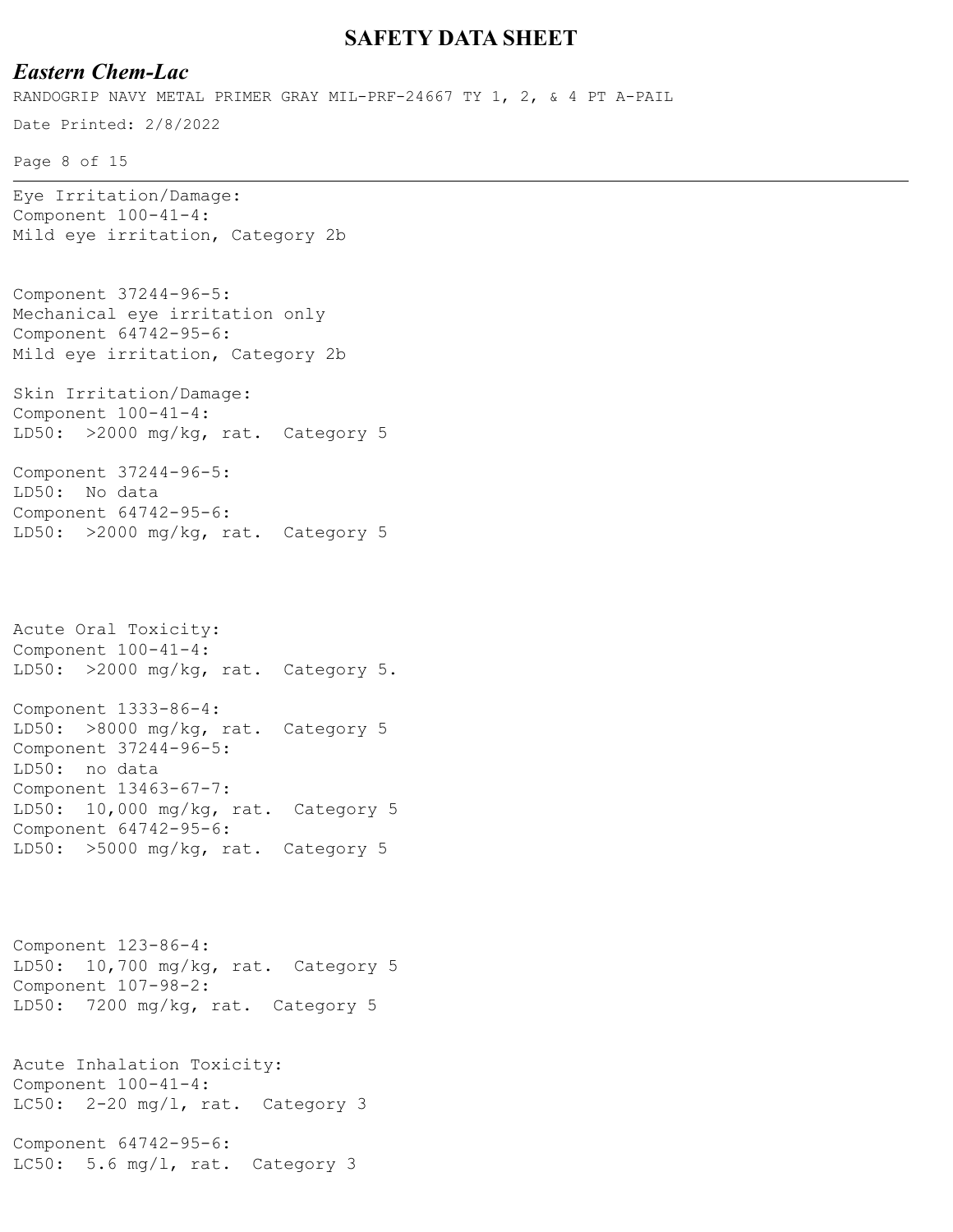## *Eastern Chem-Lac*

Date Printed: 2/8/2022 RANDOGRIP NAVY METAL PRIMER GRAY MIL-PRF-24667 TY 1, 2, & 4 PT A-PAIL

Page 9 of 15

Respiratory/Skin Sensitization: Component 100-41-4: No evidence of respiratory or skin sensitization. Component 37244-96-5:

No evidence of respiratory or skin sensitization. Component 64742-95-6: No evidence of respiratory or skin sensitization.

Carcinogenicity: Component 100-41-4: Not listed as a carcinogen by IARC, NTP, OSHA or ACGIH

Component 1333-86-4: Listed by IARC as a group 2B carcinogen (possibly carcinogenic to humans). Carbon Black is not listed as a carcinogen by NTP, OSHA or ACGIH. GHS Category 2. Component 13463-67-7: Listed by IARC as a group 2B carcinogen (possibly carcinogenic to humans). GHS Category 2.

Component 37244-96-5: Not listed as a carcinogen by IARC, NTP, OSHA or ACGIH Component 64742-95-6: Not listed as a carcinogen by IARC, NTP, OSHA or ACGIH

Reproductive Toxicity: Component 100-41-4: No evidence of human reproductive toxicity.

Component 37244-96-5: No evidence of human reproductive toxicity. Component 64742-95-6: No evidence of human reproductive toxicity.

```
Germ Cell Mutagenicity:
Component 100-41-4:
No data
```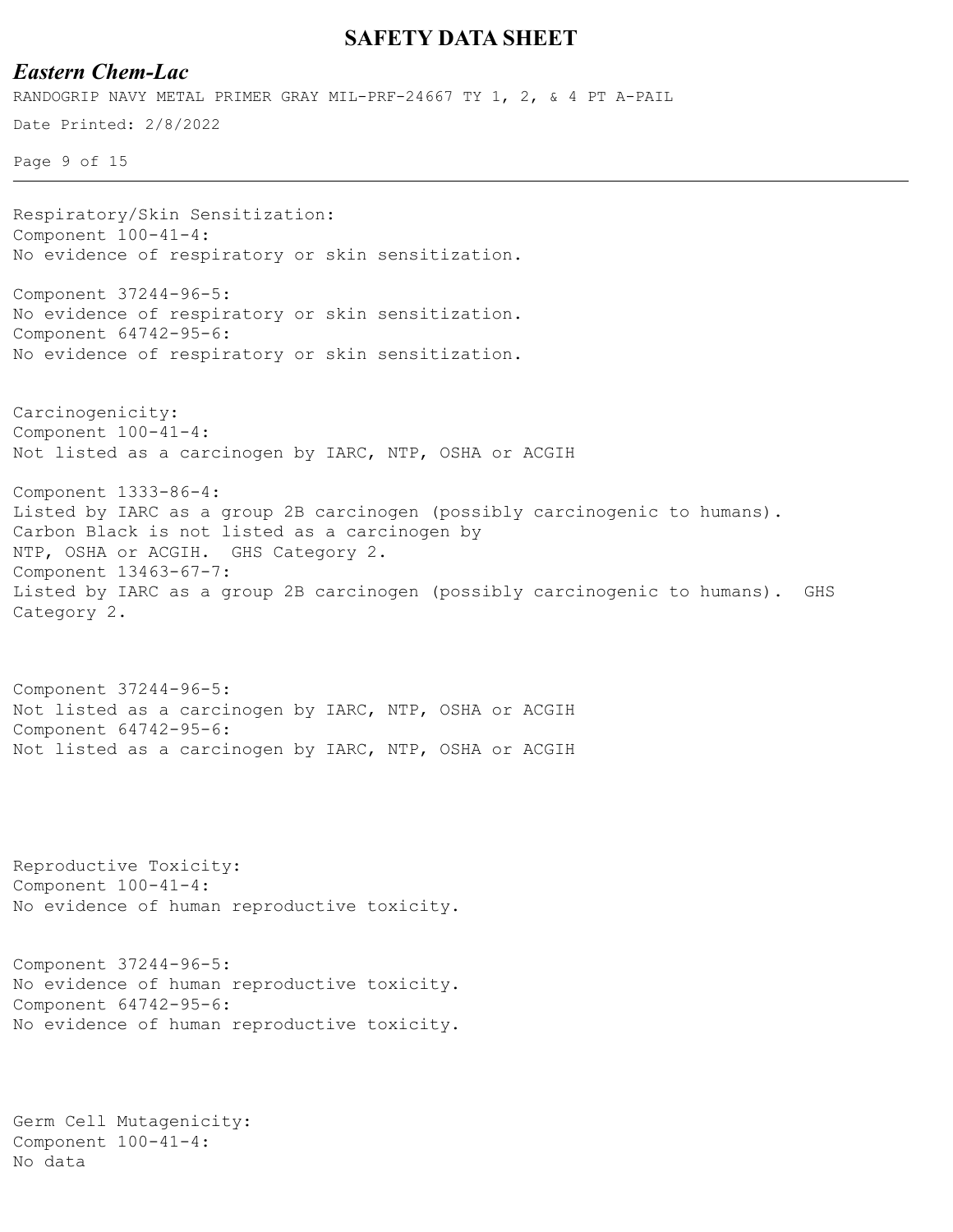## *Eastern Chem-Lac*

Date Printed: 2/8/2022 RANDOGRIP NAVY METAL PRIMER GRAY MIL-PRF-24667 TY 1, 2, & 4 PT A-PAIL

Page 10 of 15

```
Component 37244-96-5:
No data
Component 64742-95-6:
No data
Aspiration Toxicity:
Component 100-41-4:
Not classified as an Aspiration Hazard.
Component 37244-96-5:
Not classified as an Aspiration Hazard.
Component 64742-95-6:
Aspiration Hazard; Category 1
Component 123-86-4:
Not classified as an Aspiration Hazard.
Component 107-98-2:
Not classified as an Aspiration Hazard.
STOT-single exposure
Component 100-41-4:
No data
Component 37244-96-5:
No data
Component 64742-95-6:
No data
Component 123-86-4:
No data Component 107-98-2:
No data
STOT-repeated exposure
Component 100-41-4:
Repeated exposure affected liver, kidneys
Component 37244-96-5:
No data
Component 64742-95-6:
Repeated exposure affected kidneys, blood, adrenal gland.
```

```
Component 123-86-4:
```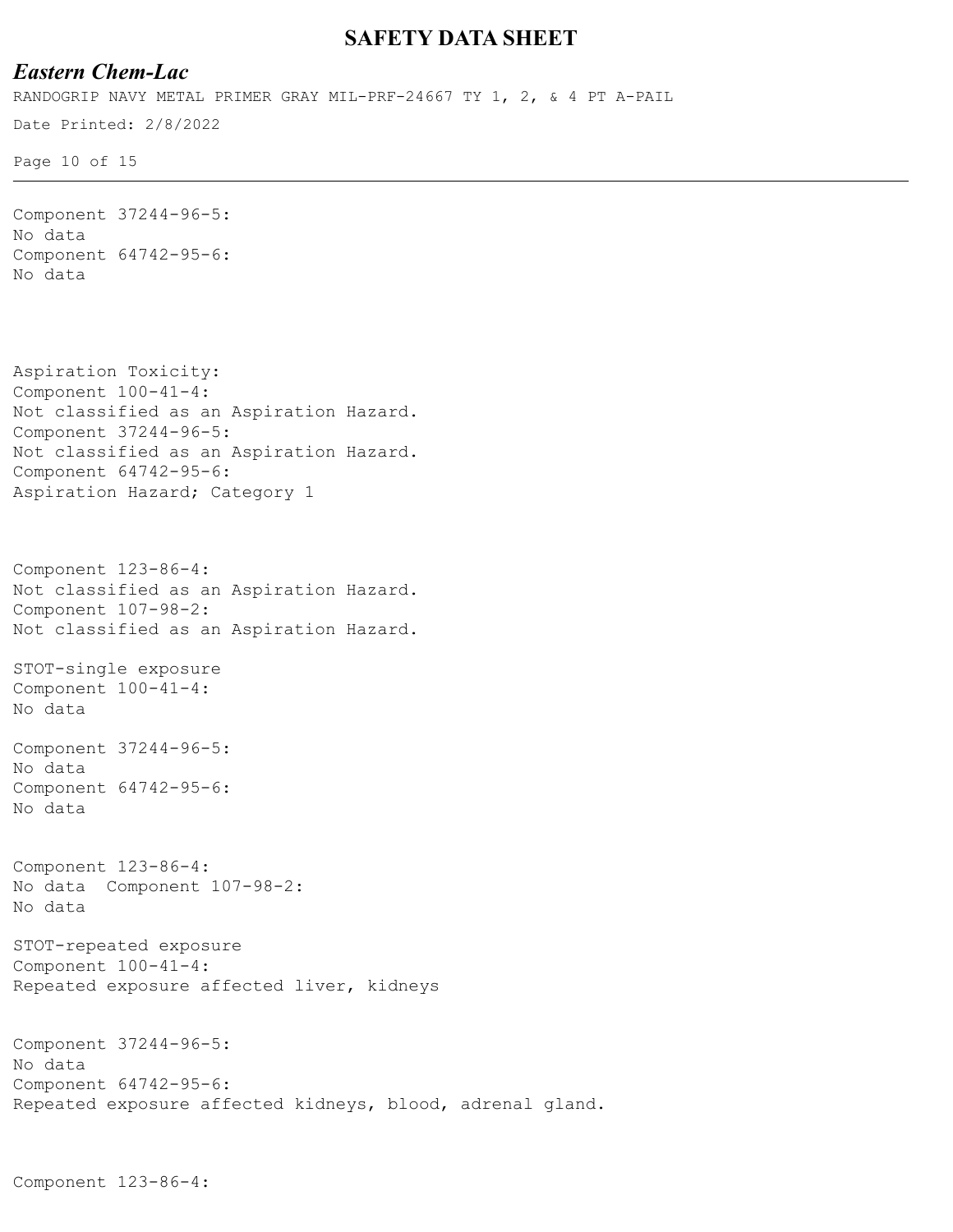## *Eastern Chem-Lac*

RANDOGRIP NAVY METAL PRIMER GRAY MIL-PRF-24667 TY 1, 2, & 4 PT A-PAIL

Date Printed: 2/8/2022

Page 11 of 15

No data Component 107-98-2: No data

Routes of Exposure: Inhalation of vapors, skin/eye/mucous membrane absorption, ingestion.

#### **12. Ecological Information**

```
Environmental Toxicity:
Component 100-41-4:
LC50: <10 mg/l (fish); EC50: <10 mg/l (daphnia); EC50: <10 mg/l (algae); EC50: 
<10 mg/l (bacteria)
Component 1333-86-4:
LC50: <1000 mg/l (fish); EC50: <5600 mg/l (daphnia); EC50: <10,000 mg/l (algae)
Component 37244-96-5:
No data
Component 64742-95-6:
LC50: 10 mq/1 (fish); EC50: 4.5 mq/1 (daphnia); EC50: 3.1 mq/1 (algae)
Component 123-86-4:
LC50: 100 mg/l (fish); EC50: 72.8-205 mg/l (daphnia)
Persistance & degradability:
Component 100-41-4:
Readily biodegradable
Component 1333-86-4:
Carbon Black is essentially elemental carbon & cannot be further biodegraded by 
microorganisms.
Component 37244-96-5:
No data
Component 64742-95-6:
Readily biodegradable
Component 123-86-4:
No Data
Bioaccumulative potential:
Component 100-41-4:
Does not bioaccumulate
Component 1333-86-4:
Not expected to bioaccumulate.
Component 37244-96-5:
```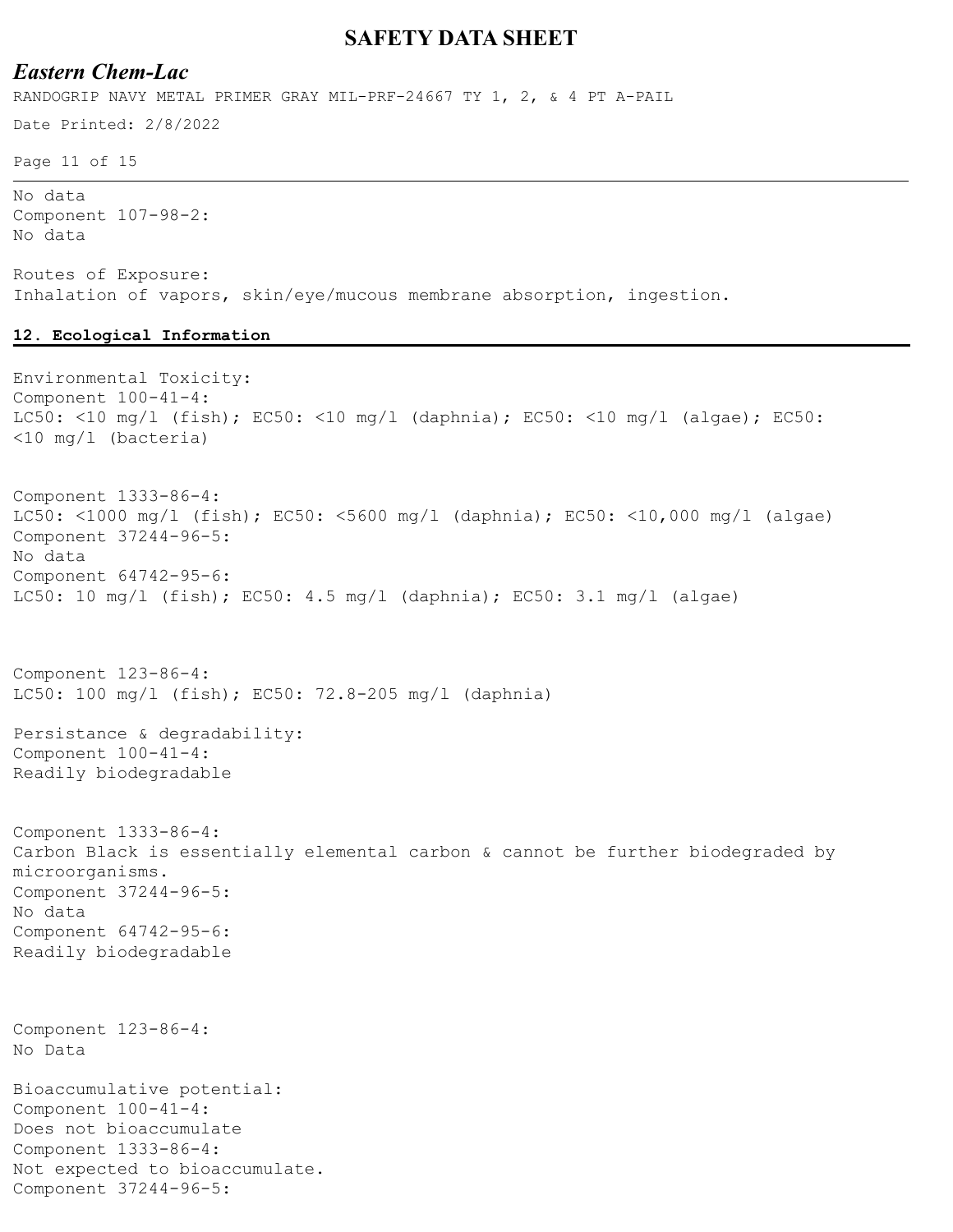# *Eastern Chem-Lac*

RANDOGRIP NAVY METAL PRIMER GRAY MIL-PRF-24667 TY 1, 2, & 4 PT A-PAIL

Date Printed: 2/8/2022

Page 12 of 15

```
No data
Component 64742-95-6:
No Data
Component 123-86-4:
No Data
Mobility in soil:
Component 100-41-4:
Mobile; may contaminate groundwater
```
Component 37244-96-5: No data Component 64742-95-6: No data Component 123-86-4: No data

Other Adverse Ecological Effects: No information

```
Component 100-41-4:
Dissolved material evaporates rapidly - within a day from water or soil 
surfaces.
```

```
Component 37244-96-5:
Not expected to present an environmental hazard.
```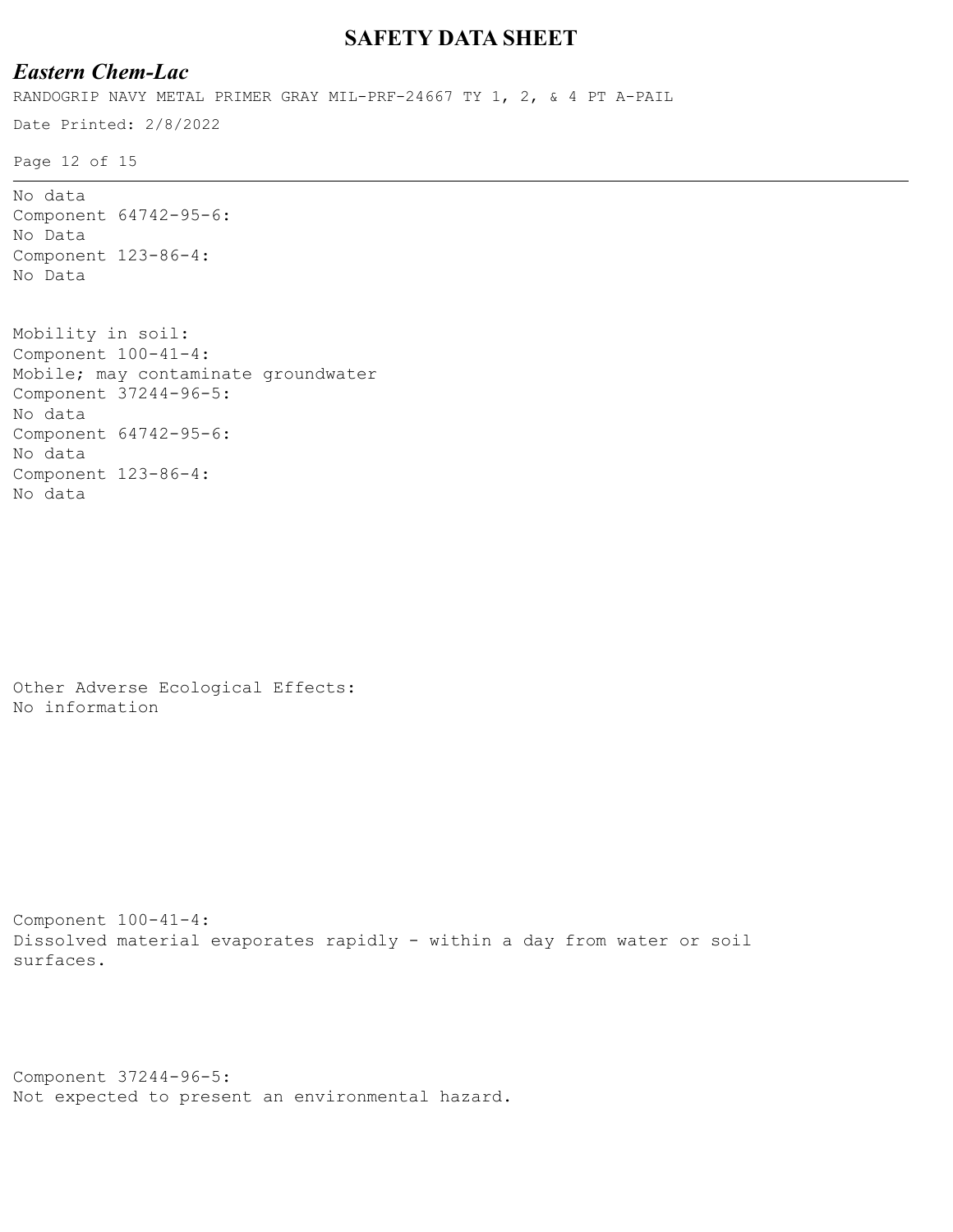## *Eastern Chem-Lac*

RANDOGRIP NAVY METAL PRIMER GRAY MIL-PRF-24667 TY 1, 2, & 4 PT A-PAIL

Date Printed: 2/8/2022

Page 13 of 15

Component 64742-95-6: Toxic to aquatic life with long lasting results.

#### **13. Disposal Considerations**

Waste Disposal Method: Discharge, treatment or disposal is subject to national, state, or local laws. When a decision is made to discard this material as supplied, it meets RCRA's characteristic definition of ignitability. The toxicity characteristic (TC) has not been evaluated by the Toxicity Characteristic Leaching Procedure (TCLP). Federal Regulations may apply to empty container. State and/or local regulations may be different. Of the methods of disposal currently available, it is recommended that an alternative be selected according to the following order of preference, based upon environmental acceptability: (1) recycle or rework, if feasible; (2) incinerate at an authorized facility; or (3) treat at an acceptable waste treatment facility. Be sure to contact the appropriate government environmental agencies if further guidance is required.

### **14. Transport Information**

Domestic (Land, DOT), International (Water, IMO/IMDG), International (Air, ICAO) Road and Rail (ADR/RID), Air (ICAO/IATA), Vessel (IMO/IMDG): DOT (USA) Shipping Name: Not regulated by DOT, COMBUSTIBLE LIQUID\* UN/NA ID No: n/a Hazard Class: n/a Packing Group: n/a \*NOT REGULATED BY GROUND TRANSPORTATION IN NON-BULK PACKAGING (450L OR 119 GALLONS OR LESS) PER CFR 173.150 (f)(2).

IF SHIPPED BY AIR, VESSEL OR IN BULK THEN: Shipping name: Paint UN/NA ID No: UN1263 Hazard Class: 3 Packing Group: III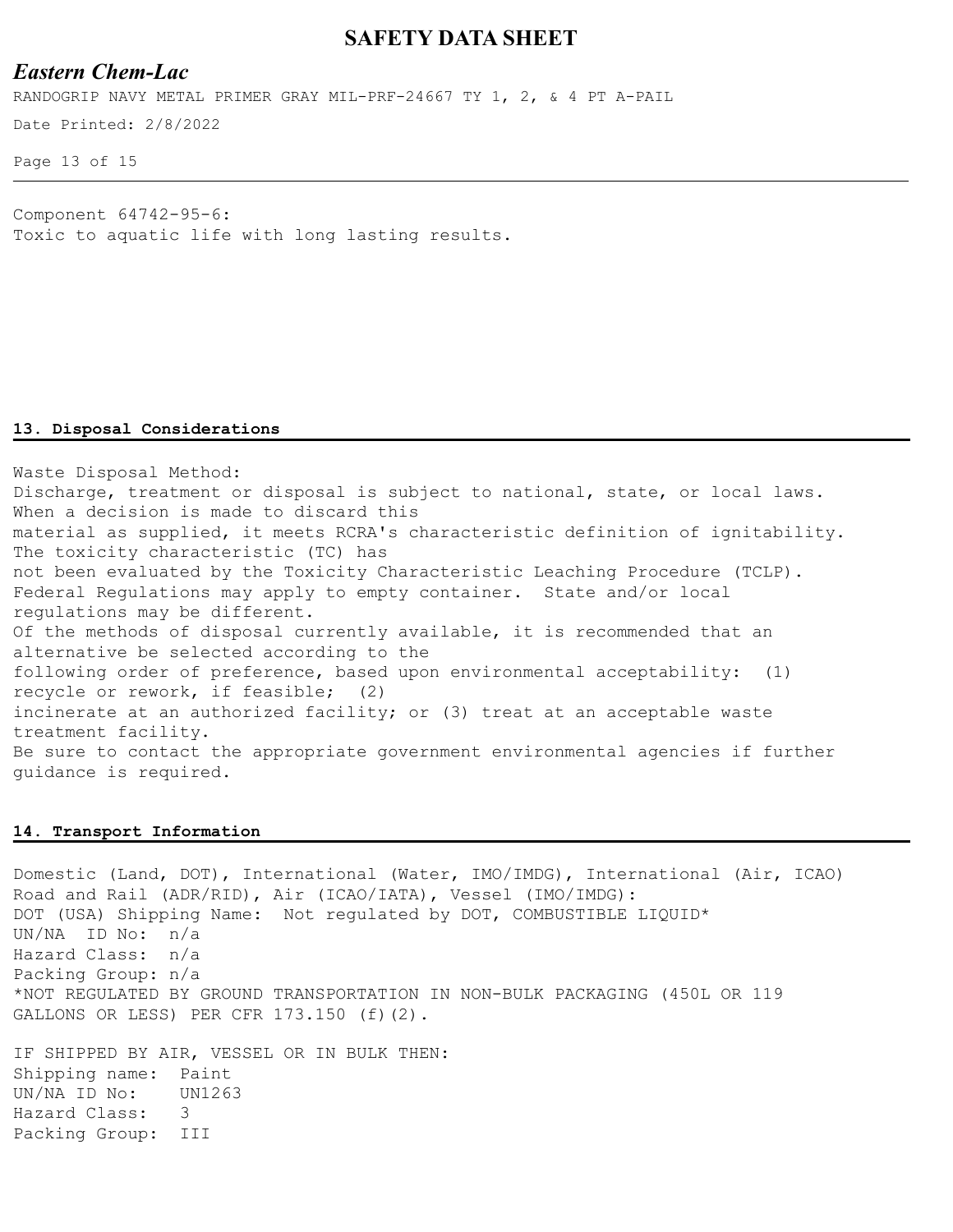## *Eastern Chem-Lac*

RANDOGRIP NAVY METAL PRIMER GRAY MIL-PRF-24667 TY 1, 2, & 4 PT A-PAIL

Date Printed: 2/8/2022

Page 14 of 15

Environmental Hazards: INFORMATION NOT AVAILABLE. Marine Pollutant: Components of this product do not appear on the list of Marine Pollutants (49CFR 172.101) Special Precautions for User: INFORMATION NOT AVAILABLE.

### **15. Regulatory Information**

U.S. Federal Regulations: TSCA: All components of this material are on the US TSCA 8(b) Inventory or are exempt from listing.

OSHA:

This product is hazardous under OSHA's Hazard Communication Std. Not regarded as a health hazard under current legislation.

CERCLA: SARA Hazard Category: INFORMATION NOT AVAILABLE. Section 313: "\*" Indicates toxic chemical(s) subject to the reporting requirements of section 313 of Title III and of 40 CFR 372. International Regulations: Canadian WHMIS: INFORMATION NOT AVAILABLE. Canadian Environmental Protection Act (CEPA): INFORMATION NOT AVAILABLE. EINECS: INFORMATION NOT AVAILABLE. State Regulations: "#" Indicates a chemical known to the state of California to cause cancer, birth defects or other reproductive harm. "+" Indicates a Clean Air Act Hazardous Air Pollutant (HAP).

 Volatile Organic Compounds: COATING VOC content is being expressed as mass of VOC per unit volume of coating less water and exempt solvents, where applicable. MATERIAL VOC content is the actual weight of VOC per unit volume.

#### **16. Other Information**

Date Revised: 11/03/21 Prepared By: Regulatory Compliance Information Contact: Regulatory Compliance 413-592-4191 ext 106 Manufacturer Disclaimer: